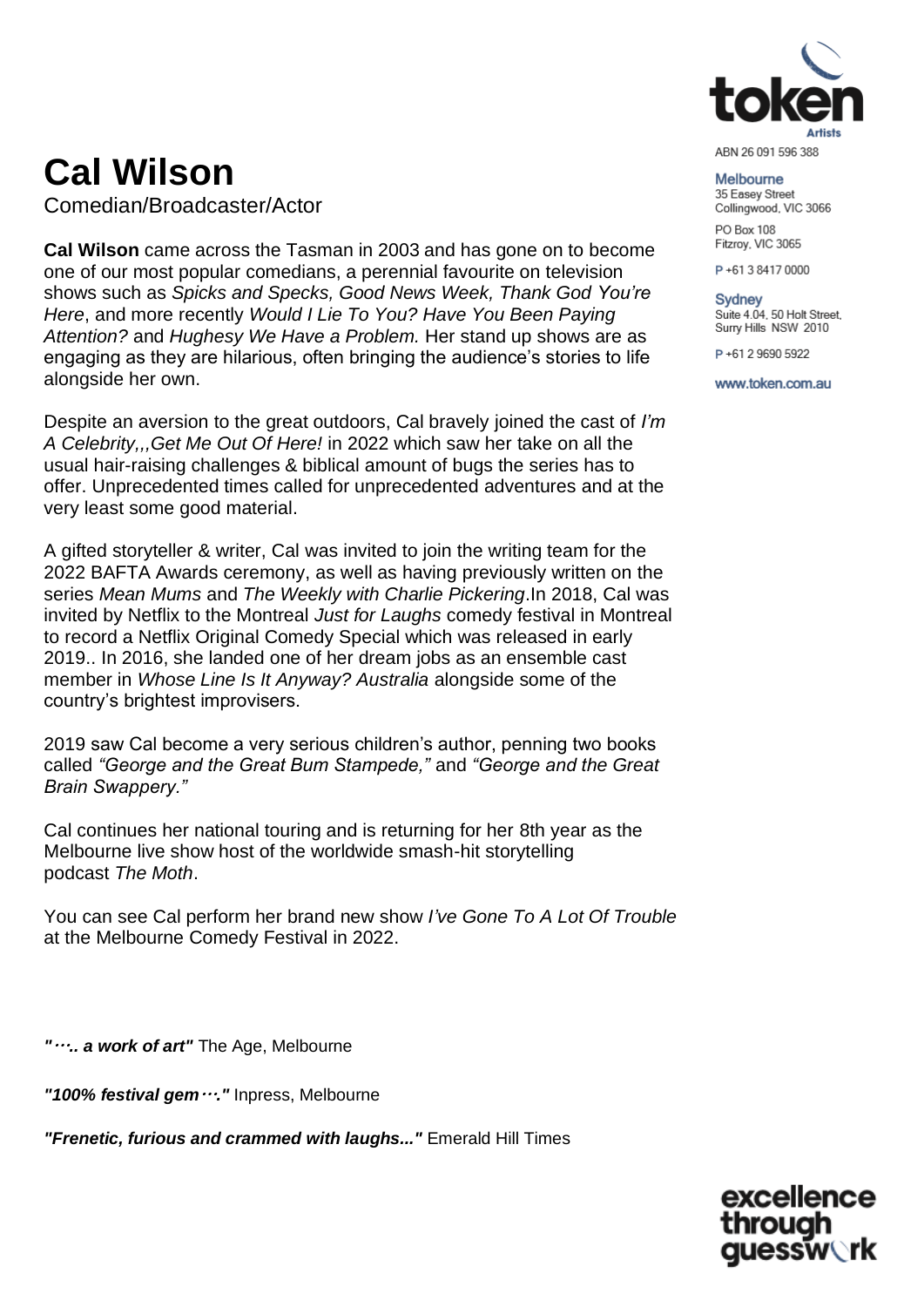

#### Melbourne

35 Easey Street<br>Collingwood, VIC 3066

PO Box 108 Fitzroy, VIC 3065

P+61384170000

Sydney Suite 4.04, 50 Holt Street,<br>Surry Hills NSW 2010

P+61 2 9690 5922

www.token.com.au

# "An absolute joy to watch" Capital Times

| TELEVISION2022 |                       | Network Ten |                                                                                    | Would I Lie To You?                            |
|----------------|-----------------------|-------------|------------------------------------------------------------------------------------|------------------------------------------------|
| 2022           | Network Ten           |             | I'm A CelebrityGet Me Out Of Here!                                                 |                                                |
|                |                       |             | (Contestant)                                                                       |                                                |
| 2021           | TVNZ <sub>2</sub>     |             | Have You Been Paying Attention? NZ<br>(Panelist)                                   |                                                |
| 2014-21        | Network Ten           |             | Have You Been Paying Attention?                                                    |                                                |
|                |                       |             | (Regular guest)                                                                    |                                                |
| 2020           | <b>Stan</b>           |             | Lockdown Comedy Festival (MC - Ep 3)                                               |                                                |
| 2020           | Network Ten           |             | The Project (Guest Panelist)                                                       |                                                |
| 2018-20        | Network Ten           |             |                                                                                    | Hughesy We Have A Problem (Guest Panelist)     |
| 2019           | <b>Netflix</b>        |             |                                                                                    | Comedians Of The World (Stand Up Special)      |
| 2011-19        | TV3 NZ                |             | 7 Days (Regular Guest)                                                             |                                                |
| 2019           | <b>Comedy Channel</b> |             | Just For Laughs Australia (Comedy Spot)                                            |                                                |
| 2019           | <b>ABC TV</b>         |             | Melbourne International Comedy Festival<br><b>Opening Night Gala (Comedy Spot)</b> |                                                |
| 2019           | Network Ten           |             | <b>Celebrity Name Game (Guest Panelist)</b>                                        |                                                |
| 2019           | Channel 7             |             |                                                                                    | The Chase Australia Celebrity Specials (Guest) |
| 2018           | <b>ABC TV</b>         |             | Melbourne International Comedy Festival                                            |                                                |
|                |                       |             | Oxfam Gala (Comedy Spot)                                                           |                                                |
| 2018           | <b>ABC TV</b>         |             | Melbourne International Comedy Festival                                            |                                                |
|                |                       |             | <b>Upfront Gala (Comedy Spot)</b>                                                  |                                                |
| 2018-20        | ABC TV                |             | <b>Whovians (Guest Panelist)</b>                                                   |                                                |
| 2018           | Network Ten           |             | Show Me The Movie (Guest Panelist)                                                 |                                                |
| 2018           | $TV3$ (NZ)            |             | The Project NZ (Guest Panelist)                                                    |                                                |
| 2018           | Channel 7             |             | Kitty is Not A Cat (Animated Voice Over)                                           |                                                |
| 2017           | <b>Comedy Channel</b> |             | Just For Laughs Australia (Comedy Spot)                                            |                                                |
| 2017           | <b>ABC TV</b>         |             | Melbourne International Comedy Festival                                            |                                                |
|                |                       |             | Oxfam Gala (Comedy Spot)                                                           |                                                |
| 2017           | ABC TV                |             | <b>Whovians (Guest Panelist)</b>                                                   |                                                |
| 2017           | Channel 7             |             | <b>Behave Yourself (Guest Panelist)</b>                                            |                                                |
| 2017           | <b>Channel Nine</b>   |             | Postcards (Guest)                                                                  |                                                |
| 2016           | <b>Comedy Channel</b> |             |                                                                                    | Whose Line Is It Anyway Australia (Ensemble    |
|                |                       |             | Cast Member)                                                                       |                                                |
| 2016           | <b>Comedy Channel</b> |             | MICF Big Three Oh! (Comedy Spot)                                                   |                                                |
| 2016           | <b>Channel 7</b>      |             | Good Friday Appeal (Panelist)                                                      |                                                |
| 2015           | Network Ten           |             | <b>Melbourne International Comedy</b>                                              |                                                |
|                |                       |             | <b>Festival Gala (Comedy Spot)</b>                                                 |                                                |
| 2014           | ABC TV                |             | Media Circus (Guest)                                                               |                                                |
| 2014           | ABC TV                |             | Mental As - special broadcast for<br>mental health week (Vox Pops)                 |                                                |
| 2014           | ABC TV                |             | <b>Back Seat Drivers (Guest)</b>                                                   |                                                |
| 2014           | ABC TV                |             | Spicks and Specks (Guest)                                                          |                                                |
| 2014           | Network Ten           |             | <b>Melbourne International Comedy</b>                                              |                                                |
|                |                       |             | Festival Allstars Gala (Co-host)                                                   |                                                |
| 2014           | Network Ten           |             | 2014 MICF Great Debate (Team                                                       |                                                |
|                |                       |             | Captain)                                                                           |                                                |
| 2013           | <b>Channel Seven</b>  |             | Wil Does Montreal - Just For Laughs                                                |                                                |
|                |                       |             | (stand up and featured artist)                                                     |                                                |
| 2013           | <b>Channel Seven</b>  |             | SlideShow (Team Captain)                                                           |                                                |

excellence<br>through<br>guessw**ork**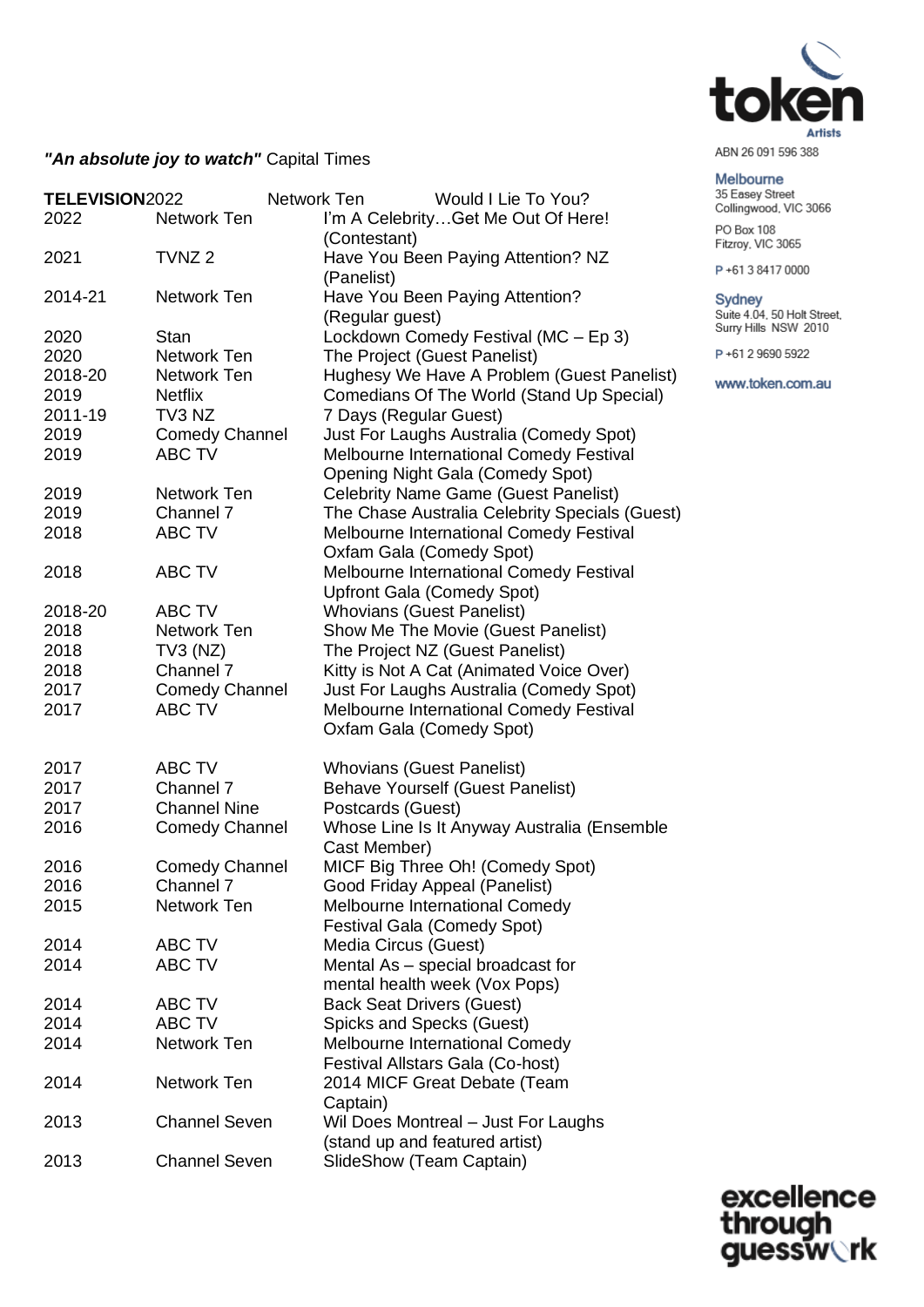

### Melbourne

35 Easey Street<br>Collingwood, VIC 3066

PO Box 108 Fitzroy, VIC 3065

P+61384170000

## Sydney

Suite 4.04, 50 Holt Street,<br>Surry Hills NSW 2010

P+61 2 9690 5922

www.token.com.au

| 2013          | <b>ABC TV</b>        | Adam Hills Tonight (Guest)           |
|---------------|----------------------|--------------------------------------|
| 2013          | Network Ten          | Melbourne International Comedy       |
|               |                      | <b>Festival Gala (Comedy Spot)</b>   |
| 2013          | Network Ten          | 2013 MICF Great Debate (Team         |
|               |                      | Captain)                             |
| 2013          | <b>ABC TV</b>        | <b>Tractor Monkeys (Guest)</b>       |
| 2013          | SBS <sub>2</sub>     | Spontaneous Saturday (Regular Cast)  |
| 2013          | <b>TVNZ</b>          | The Year That Was (Writer and        |
|               |                      | Performer)                           |
| 2012          | Network Ten          | Can of Worms (Guest)                 |
| 2012          | Seven Network        | The Unbelievable Truth (Guest)       |
| 2012          | BBC, UK              | QI (Guest two episodes)              |
|               |                      | Note: Then aired in 2013 on ABC TV   |
|               |                      |                                      |
| 2011          | Network Ten          | Good News World (Cast member)        |
| 2011          | Network Ten          | 7PM Project (Guest)                  |
| 2011          | Network Ten          | Melbourne International Comedy       |
|               |                      | <b>Festival Gala (Comedy Spot)</b>   |
| 2011          | Network Ten          | Melbourne International Comedy       |
|               |                      | Festival Great debate (Debater)      |
| 2011          | Network Ten          | The Circle (Guest)                   |
| 2010          | <b>ABC TV</b>        | Sleuth 101 (Host)                    |
| 2010          | <b>Channel Nine</b>  | Homecooked (Guest)                   |
| 2010          | Network Ten          | Melbourne International Comedy       |
|               |                      | Festival Great debate (Leader of the |
|               |                      | Negative)                            |
| 2010          | TV3 NZ               | 7 Days (Regular Guest)               |
| 2010          | Network Ten          | The Circle (Guest)                   |
| 2008 - 2011   | Network Ten          | Good News Week (Regular Guest)       |
| 2008          | <b>Channel Seven</b> | Dancing With The Stars (Competitor)  |
| 2007          | <b>Network Ten</b>   | Thank God You're Here (Regular       |
|               |                      | Guest)                               |
| 2006          | <b>ABC TV</b>        | Glasshouse (guest)                   |
| 2006          | <b>Channel Nine</b>  | <b>Big Questions</b>                 |
| 2006          | Network Ten          | Australia's Brainiest Comedian       |
|               |                      | (Contestant)                         |
| 2006          | Network Ten          | Thank God You're Here (Guest)        |
| 2006          | Network Ten          | Melbourne International Comedy       |
|               |                      | Festival Gala (Stand up spot)        |
| 2006          | Network Ten          | <b>ROVE LIVE (Guest)</b>             |
| 2005          | <b>Channel Seven</b> | Last Man Standing (Nurse Vandervert) |
| 2005 - 2011   | ABC TV               | Spicks and Specks (Regular Guest)    |
| 2004          | ABC TV               | The Glass House (Guest)              |
| 2004 - 2005   | Network Ten          | <b>ROVE LIVE (Roving Reporter)</b>   |
| $2003 - 2004$ | Network ten          | SkitHOUSE (Cast member)              |
| 2002          | TV <sub>2</sub>      | Street Legal (Yalena)                |
| 2001          | TV <sub>3</sub>      | Cal Wilson and Co Comedy Special.    |
|               |                      | (with Flight of the Conchords)       |
| 1997-2001     | TV <sub>3</sub>      | Pulp Comedy (Comedy Spot)            |
|               |                      |                                      |

**LIVE SHOWS** 

excellence<br>through<br>guessw**ork**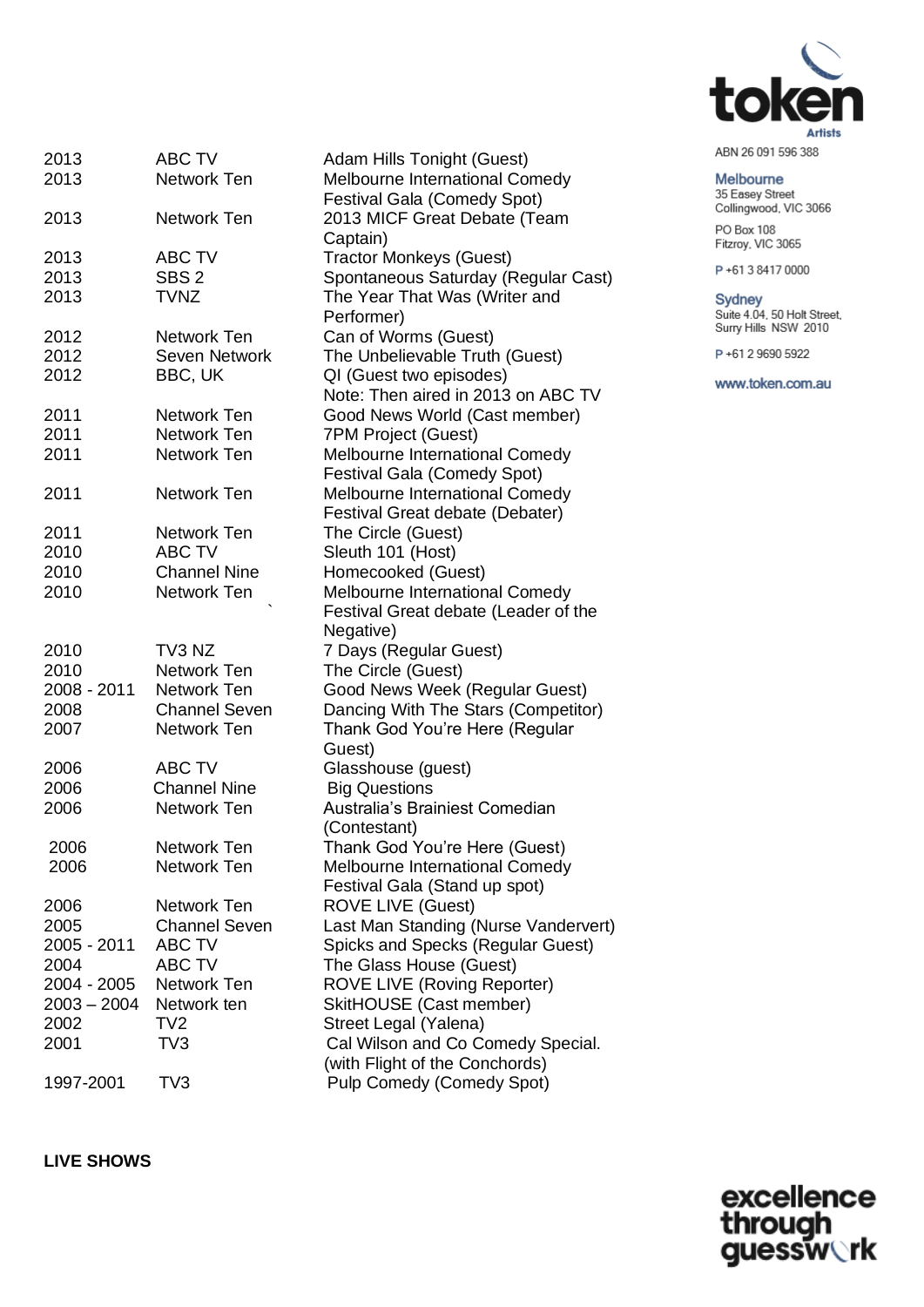

35 Easey Street<br>Collingwood, VIC 3066

Melbourne

PO Box 108<br>Fitzroy, VIC 3065

P+61384170000

P+61 2 9690 5922

www.token.com.au

Sydney<br>Suite 4.04, 50 Holt Street,<br>Surry Hills NSW 2010

| 2022 | I've Gone To A Lot Of Trouble - Solo Show                         |
|------|-------------------------------------------------------------------|
|      | Melbourne International Comedy Festival                           |
| 2022 | Chicksal 500 - Line Up Show                                       |
|      | <b>Adelaide Fringe Festival</b>                                   |
| 2021 | Chicksal 500 - Line Up Show                                       |
|      | <b>Adelaide Fringe Festival</b>                                   |
| 2021 | Cal Wilson and Claire Hooper Live                                 |
|      | <b>Geelong Arts Centre</b>                                        |
| 2020 | Open Book - Solo Show                                             |
|      | Adelaide Fringe Festival, Melbourne International Comedy Festival |
| 2019 | Gifted Underachiever - Solo Show                                  |
|      | Adelaide Fringe Festival, Stirling Fringe Adelaide, Melbourne     |
|      | International Comedy Festival, Perth Comedy Festival, Sydney      |
|      | <b>Comedy Festival, Brisbane Festival</b>                         |
| 2018 | Hindsight - Solo Show                                             |
|      | Adelaide Fringe Festival, Brisbane Comedy Festival, Canberra      |
|      | Comedy Festival, Melbourne International Comedy Festival, Perth   |
|      | Comedy Festival, Sydney Comedy Festival.                          |
| 2017 | Things I've Never Said - Solo Show                                |
|      | Adelaide Fringe Festival, Brisbane Comedy Festival, Canberra      |
|      | Comedy Festival, Melbourne International Comedy Festival, Sydney  |
|      | Comedy Festival.                                                  |
| 2015 | Undercurrents - Solo Show                                         |
|      | Adelaide Fringe Festival, Melbourne International Comedy          |
|      | Festival, Brisbane Comedy Festival, Sydney Comedy Festival, Perth |
|      | International Comedy Festival.                                    |
| 2014 | It Could Have Been Me - Solo Show                                 |
|      | Adelaide Fringe Festival, Melbourne International Comedy          |
|      | Festival, Brisbane Comedy Festival, Edinburgh Festival Fringe     |
| 2013 | Cal Wilson is Guilty - Solo Show                                  |
|      | Adelaide Fringe Festival, Melbourne International Comedy          |
|      | Festival.                                                         |
| 2012 | I'm All Ears - Solo Show                                          |
|      | Melbourne International Comedy Festival, Sydney Comedy            |
|      | Store, New Zealand Comedy Festival                                |
| 2011 | Cal Wilson-The Great Intender - Solo show                         |
|      | Melbourne International Comedy Festival                           |
| 2010 | Lively                                                            |
|      | <b>Melbourne Fringe Festival</b>                                  |
| 2006 | Up There, Cal Wilson                                              |
|      | Melbourne International Comedy Festival, Adelaide Fringe          |
|      | Festival                                                          |
| 2005 | Mitzi and Hammond Wurlitzer's Triumphe De Force (with             |
|      | Scott Brennan)                                                    |
|      | Melbourne International Comedy Festival                           |
| 2004 | Jekyll and Bride (aka Bride and Prejudice) Solo show              |
|      | Edinburgh Fringe Festival, Melbourne International Comedy         |
|      | Festival                                                          |
| 2001 | Hell Kitty Solo show                                              |
|      | Melbourne International Comedy Festival                           |
| 2000 | Hell Kitty Solo show                                              |

excellence<br>through<br>guessw**ork**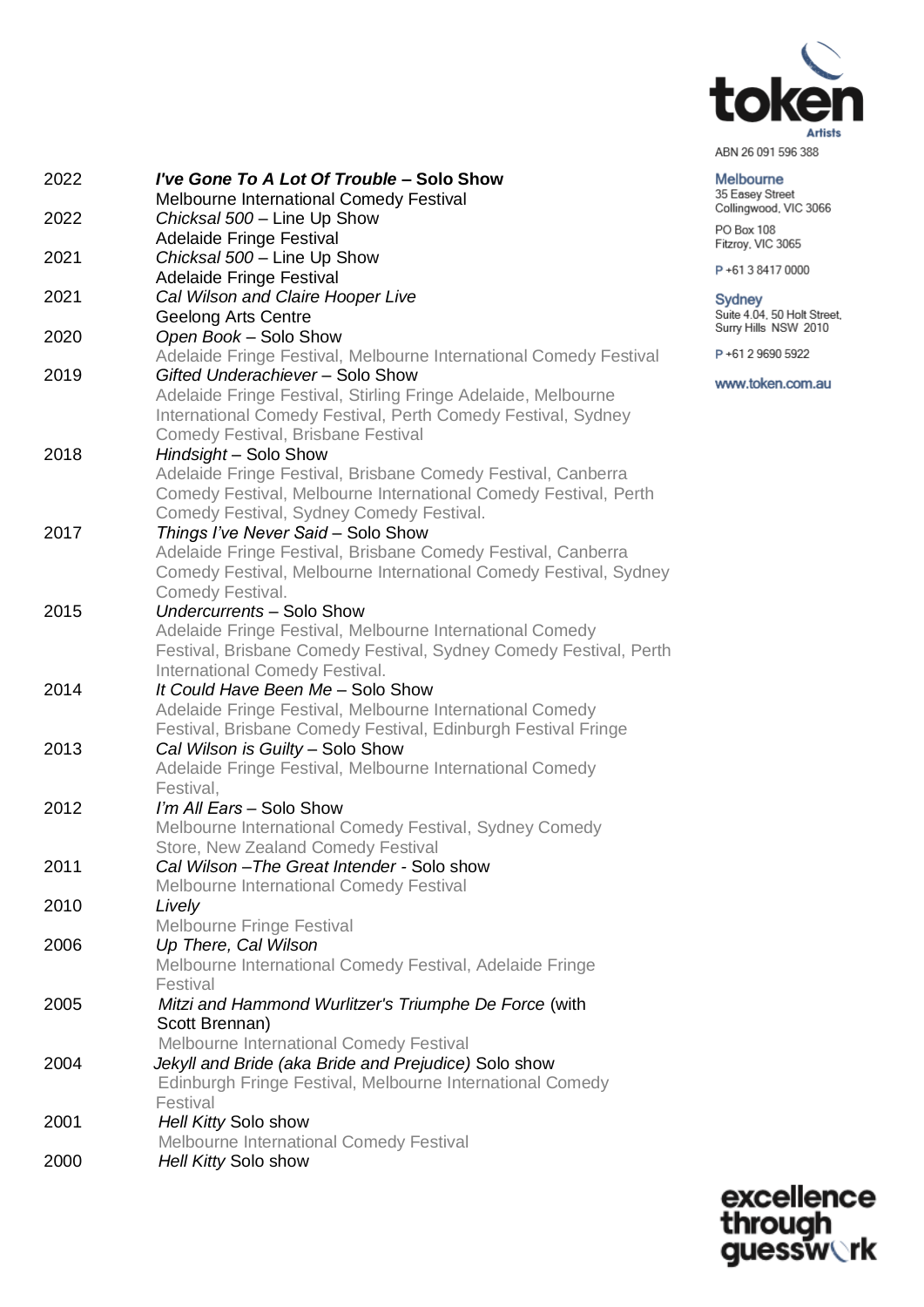

Melbourne 35 Easey Street<br>Collingwood, VIC 3066

PO Box 108 Fitzroy, VIC 3065

P+61384170000

Sydney Suite 4.04, 50 Holt Street, Surry Hills NSW 2010

P+61 2 9690 5922

www.token.com.au

|      | Laugh! Festival, New Zealand            |
|------|-----------------------------------------|
| 1999 | Cal Wilson is the Auntichrist Solo show |
|      | Laugh! Festival, New Zealand.           |
| 1998 | TeleBimbo Solo show                     |
|      | Laugh! Festival, New Zealand            |
| 1997 | Dirty Bitch Solo show                   |
|      | Laugh! Festival, New Zealand            |
|      |                                         |

# **WRITING**

| <b>BAFTA Awards Ceremony</b>                                    | Writer                              |
|-----------------------------------------------------------------|-------------------------------------|
|                                                                 | Story Consultant / Gag writer       |
| George and the Great Brain Author (Children's Book)<br>Swappery |                                     |
| George and the Great Bum Author (Children's Book)<br>Stampede   |                                     |
| The Weekly with<br><b>Charlie Pickering</b>                     | Full time writer (ABC, TV)          |
| The Yearly                                                      | Full time writer (ABC, TV)          |
| The Age                                                         | <b>Fortnightly Columnist</b>        |
| City of Melbourne                                               | What's On Blog - weekly during MICF |
|                                                                 | Mean Mums S1 - S3                   |

## **PODCASTS & RADIO**

| 2021        | Radio 4 (UK)               | Elephant In The Room (Sarah Millican) |
|-------------|----------------------------|---------------------------------------|
| $2015 - 21$ | The Moth                   | Host (Live Show)                      |
| 2021        | There Will Be A Test       | Guest                                 |
| 2020        | <b>ABC Comedy Presents</b> | Solo Show - Gifted Underachiever      |
| 2020        | The Guilty Feminist        | Podcast                               |

# **CORPORATE**

Various corporate clients including The Commonwealth Bank, Subway, P&O, Coca Cola, Optus, Air NZ, Bank of Queensland, Australia Post, RSPCA and Mars.

## **OTHER NOTABLE WORK**

| 2021    | Melbourne Comedy Festival - Roadshow Tour                                                   |
|---------|---------------------------------------------------------------------------------------------|
| 2020-21 | Stranger Than Fiction (Host - Comedy Republic)                                              |
| 2021    | Melbourne Comedy Festival Educational Resource Video<br>(Host)                              |
| 2020    | Delivered Live (Comedy Spot)                                                                |
| 2019    | <b>Melbourne Comedy Festival</b>                                                            |
|         | Upfront Gala (Comedy Spot)                                                                  |
| 2019    | Taranaki Arts Festival - Live Show - Cal Wilson, Sam Simmons &<br><b>Ben Hurley</b>         |
| 2019    | Sutherland Entertainment Centre - Live Show - Cal Wilson & Luke<br>McGregor                 |
| 2018-19 | The Guilty Feminist Podcast - Australian Live Shows - Co-Host with<br>Deborah Frances-White |
| 2010-19 | Melbourne International Comedy Festival Roadshow (stand up)                                 |
| 2018    | World Buskers Festival, Wellington NZ (Performer)                                           |
| 2018    | Belvoir HA HA, Belvoir Theatre Sydney - Live Show - Cal Wilson,<br>Mel Buttle, Anne Edmonds |
| 2010-19 | Melbourne International Comedy Festival Roadshow (stand up)                                 |
| 2017    | Just For Laughs Sydney (Comedy Spot)                                                        |